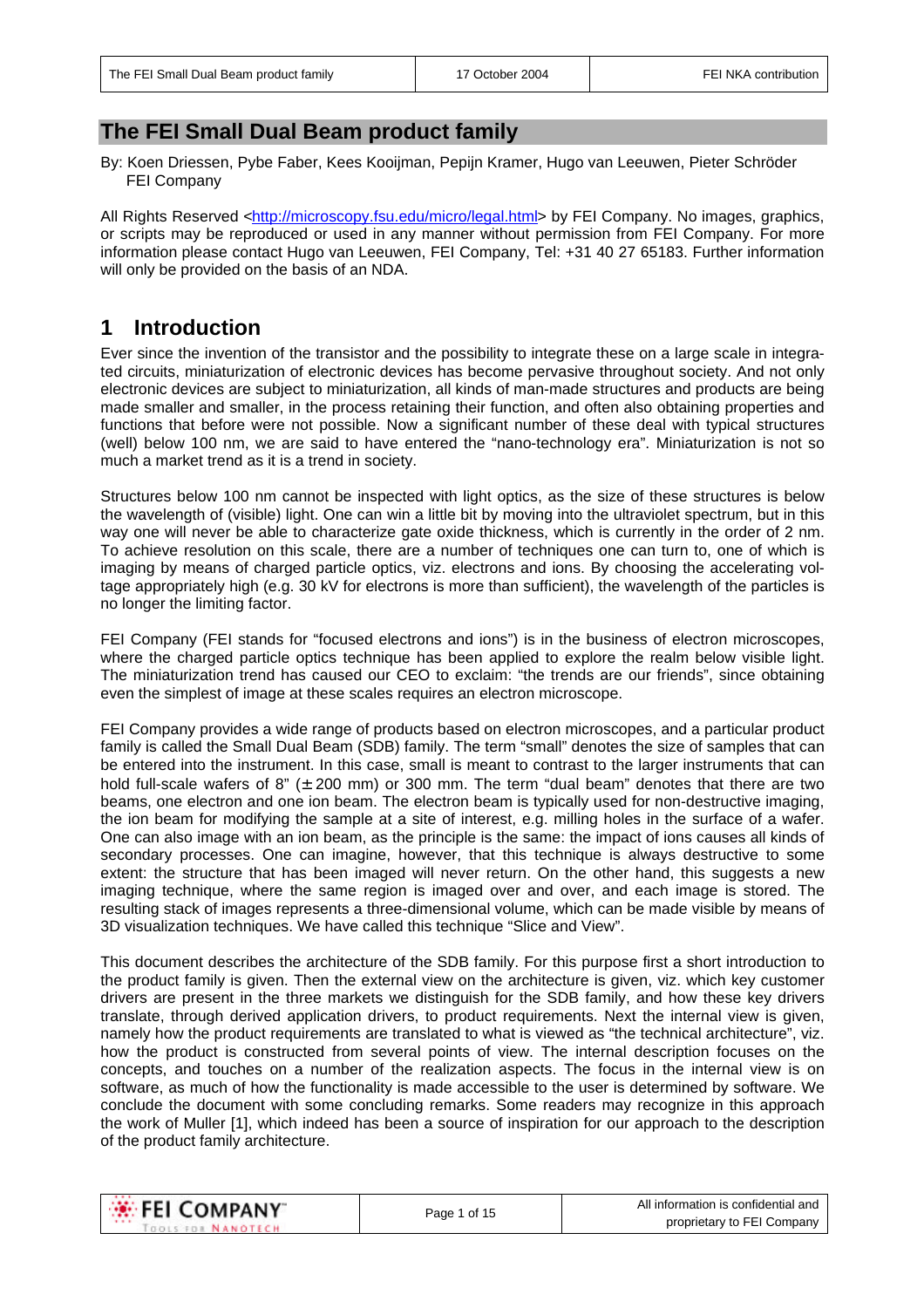# **2 The SDB product family**

The small dual beam product family consists of a set of electron microscopes with the following properties/features:

- The main platform is a vacuum chamber on which an electron column and ion column are placed.
- The electron beam is mainly used for imaging. Electrons generated in the gun unit at the top of the column are focused onto the sample. By means of an electron deflection system that can be either magnetic or electrostatic, the beam is scanned across the sample. The primary beam has interaction with the sample in processes that are gouverned by physics, and as a result a variety of secondary sources (secondary electrons, X-ray, diffracted primary electrons) "originate" at the sample at the location of impact. These signals contain information and are collected by several detectors, and a coherent image is generated that is displayed to the customer.
- The ion beam is used to modify the sample. Its behavior is similar to the electron column but works with heavy ions. It is mostly used to cut a hole so that a cross section can be made. Other applications include modifications on silicon wafers (making conductive tracks, cutting away pieces of silicon and so on). Another special application is to make very thin samples that can be analyzed in a TEM.
- Inside the vacuum there is a sample manipulator (the stage) that is used to position the sample with respect to the electron and ion beam. There are several manipulator systems ranging from low cost to high precision, long stroke versions. For some systems loading of the samples is semi-automated.
- In all SDB systems the electron and ion beam have a single coincidence point but placed under an angle of 52 degrees.

The versatility of the instrument including all the possible configurations leads to a wide variety of application areas. Several systems are defined serving these applications:

- **Quanta 3D**: This system uses a low cost tungsten column and offers a special high-pressure vacuum system that enables analysis of a wide variety of samples with moderate resolution. The samples do not need any preparation and coating, and with its analytical flexibility the instrument provides firstline fast diagnosis. With its tungsten source tip (lifetime 40 hours), it is not suited for automation.
- **Nova Nanolab**: This system is equipped with a high performance (resolution) electron column for optimum characterization capabilities. It enables very high-resolution images and offers much flexibility to the user. Non-conducting and organic samples, however, need coating, which increases cost and time-to-diagnosis.
- **Strata**: This system is typically targeted for the Semiconductor industry, providing special analysis techniques for semiconductors (STEM) and a very high-resolution sample manipulator stage. It can be characterized by many automation facilities, convenient and fast loading mechanisms (high throughput) and a high performance ion column. With this system special routine tasks can be performed very quickly.

To get an impression of what one can do with the systems, on the right an image is shown that is obtained with the Nova Nanolab. It is an electron beam image of a structure that has been made with the ion beam. At either side of the thin slice a trench is milled, and at the sides and the bottom of the slice grooves have been milled (for this purpose the stage was tilted first), so that the whole slice is suspended solely by the two small connections at the side. The slice is a thin cross-section of the material, and can be transported with an accessory that is not discussed in this document into a TEM (transmission electron microscope). The TEM is capable of revealing with even higher resolutions what is the nature of the structures in this slice of material. The application that prepares this structure with a high degree of automation is called TEM sample preparation.



Page 2 of 15 All information is confidential and<br>
Page 2 of 15 proprietary to FEI Company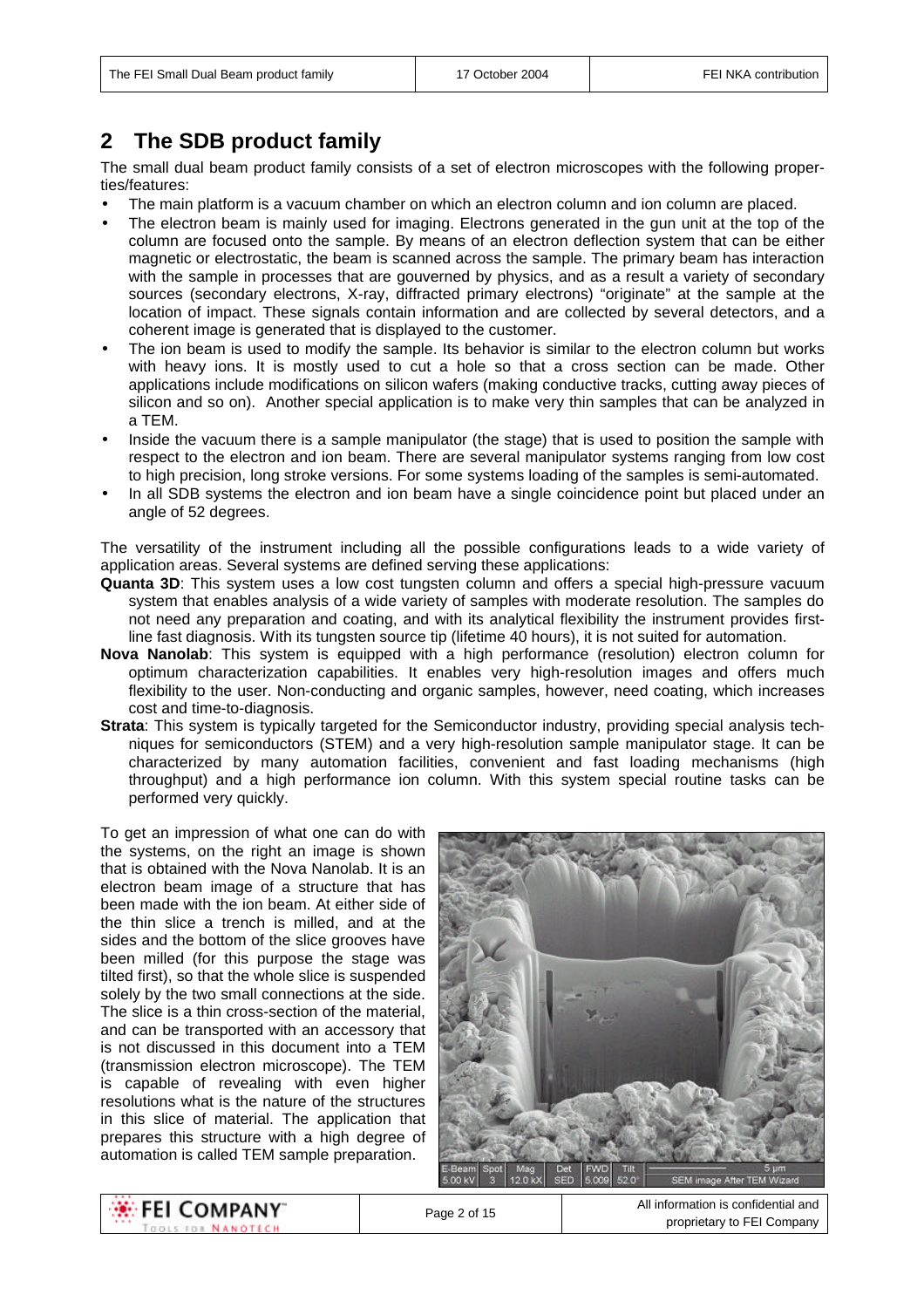### **3 External view**

In this section, we will discuss the market inputs from the three market segments that FEI usually distinguishes, and how these inputs, or *key customer drivers* map onto the principal functional requirements for the SDB family. We distinguish the following three markets: Semi-conductor industry (often abbreviated to Semi), Institute (sometimes also called Academia) and Industry (obviously, non-Semi). The context in which customers use our instruments differs in these markets:

- **Semi**: Typically, a semi-conductor factory (FAB) constructs integrated circuits on wafers of a diameter of 200 mm or 300 mm in a large number of process steps. These processed depend critically on a large number of parameters, and mistuning of a parameter reveals itself in some unwanted artifact, which, with the diminishing node size, increasingly often becomes too small to see with a light microscope. Also, a number of failures may be hidden below the surface. Since there is large economic value in a wafer, the FAB monitors the process steps by regular inspection of the wafers. Typically, every n<sup>th</sup> wafer is taken out of the line in order to be able inspect the resulting structures of a process step. The wafer is taken to the laboratory (LAB) where it is subjected to a possible large number of tests. The SDB is positioned to perform as many of these tests as possible.
- **Institute**: In the Institute or Academia market, the SDB is placed in a research lab among a variety of other instrumentation. It is typically used for a wide variety of tasks, driven by the particular line of research of the Institute. The instruments are usually operated (and sometimes modified) by highly educated personnel (PhD students and post-docs).
- **Industry**: In the Industrial market, e.g. the pharmaceutical industry, the SDB instruments are also placed in a laboratory (LAB) rather than in the production line, but the versatility of samples that is inserted in much higher. Organic samples, for instance, are much more volatile than Silicon, and therefore various techniques can be used to prepare the sample, such as coating, cryogenic (deep-freezing the material in liquid Nitrogen), or alternatively special detectors that allow for poor-vacuum conditions can be used.

Although sales and instrument types do not obey the strict boundaries of market segmentation, with a crude simplification one can say that the Strata is targeted towards the semi-conductor industry, Nova Nanolab towards the Institute market, and Quanta towards the Industry market. In particular, however, the latter two are "cross-sold". As the market volume currently does not justify completely separate instruments for the separate markets, the product family is derived from a single platform, where modules and options can be selected on the basis of desired specification and performance.

### *3.1 Key Customer Drivers*

In Table 1, an analysis is condensed of how the key customer drivers for the various markets relate to derived application drivers, and how these translate to the principal functional requirements for the SDB family.

The Semi-conductor market has three major key customer drivers, in as far as this is relevant to our product portfolio: yield improvement, time-to-market and cost. As mentioned, every wafer represents huge economic value due to huge amount of integrated circuits that can be "pulled off" a wafer, if functioning correctly, and therefore the yield of the product line is the most monitored parameter of a FAB. A second key market driver is the time-to-market of the electronic components. Numerous economical studies reveal that in the industry of integrated circuits, the first to hit the market with a particular device will take the majority of the market share, and that the highest margins can be obtained in the first period – competition will bring the prices down. Therefore, the time it takes to bring a new product to the market is therefore also very important. Finally, the cost / benefit ratio always enters the equation at some place, but since the economic numbers associated with the first two drivers are so much higher than the third, this last driver is expected to be of less significance. It is not so much the cost of purchase as the cost of ownership (consumables and operator-cost) that that counts.

In contrast, the Institute market has very different customer drivers. Here, the scientific reputation, obtained through scientific results, of the institute or the leader of the line of research is the primary driver, as this determines the opportunities for future research. Often, these institutes also have an educational task, so therefore training of students on these instruments is another driver. Finally, being a non-profit organisation, cost enters from a different side: purchase of the instrument is the more influential factor, as the cost associated with operator, although the are often highly educated, is often still relatively low.

| <b>EXECTED COMPANY</b>    | Page 3 of 15 | All information is confidential and |
|---------------------------|--------------|-------------------------------------|
| <b>TODIS IDE NANOTECH</b> |              | proprietary to FEI Company          |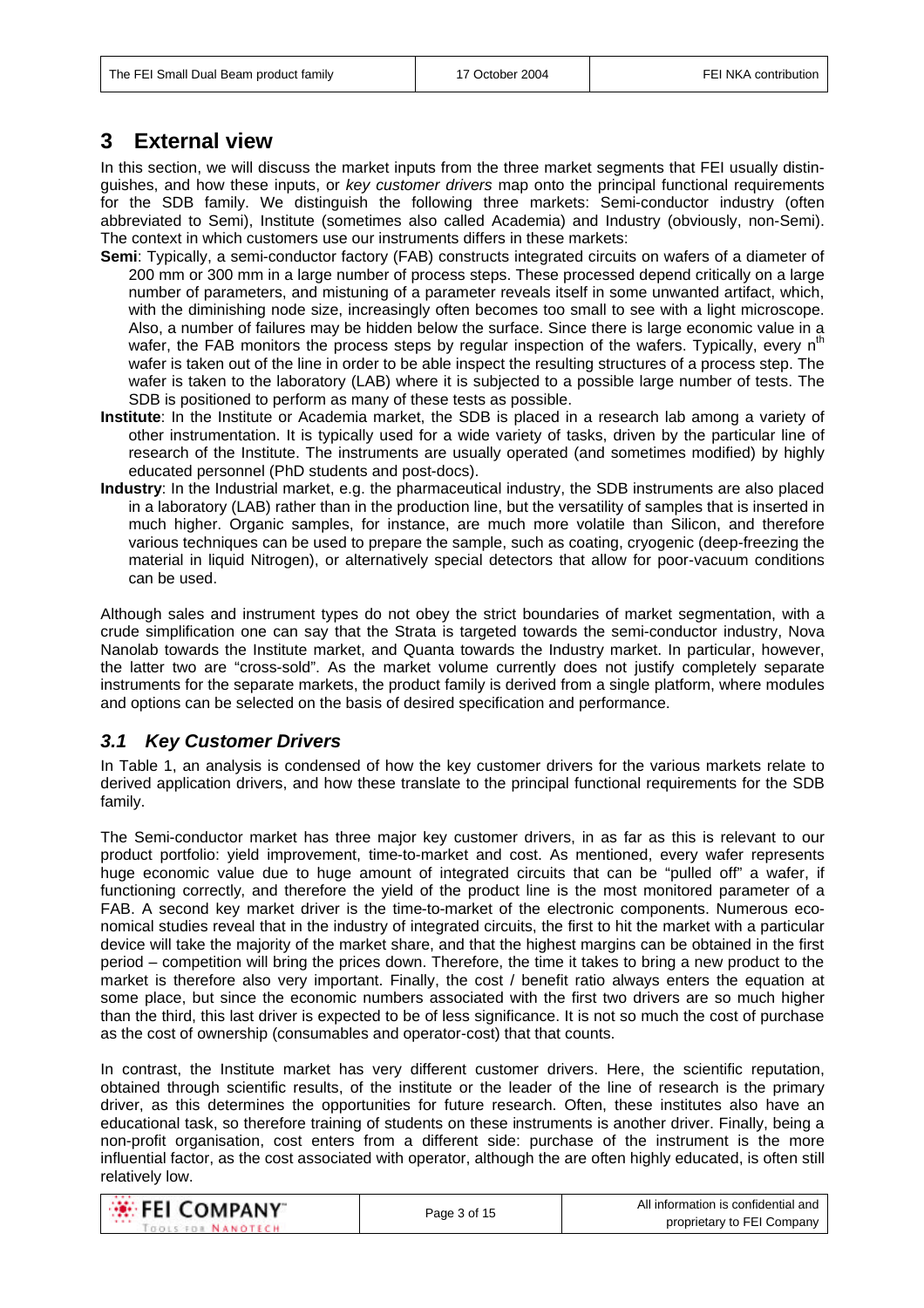#### The FEI Small Dual Beam product family 17 October 2004 FEI NKA contribution



Table 1: key customer drivers to functional requirements mapping; "x" denotes strong mapping, hr = high resolution, TP = Tem Prep

The Industry market has key customer drivers that resemble the Semi-conductor market, although they have a slightly different flavour. The importance of yield improvement and time-to-market can be argued along similar lines, although the process is of a totally different nature: in the pharmaceutical or chemical industry, samples can be taken in smaller doses and more easily, and often it is size and form characteristics of the particles that are of importance. In addition, proving the quality of the product with respect to the relevant standards is important and often enforced by legislation. In the medical as well as the forensic field, diagnostics capability is a key driver. Finally, there are a number of cases where a specific analysis can only be done with these types of instruments, but are so infrequent for a particular organization, that a service lab performing these tasks for a large number of different clients is the only economically feasible way.

| <b>EXECTED COMPANY</b><br>tha NAMOT | Page 4 of 15 | All information is confidential and "<br>proprietary to FEI Company |
|-------------------------------------|--------------|---------------------------------------------------------------------|
|-------------------------------------|--------------|---------------------------------------------------------------------|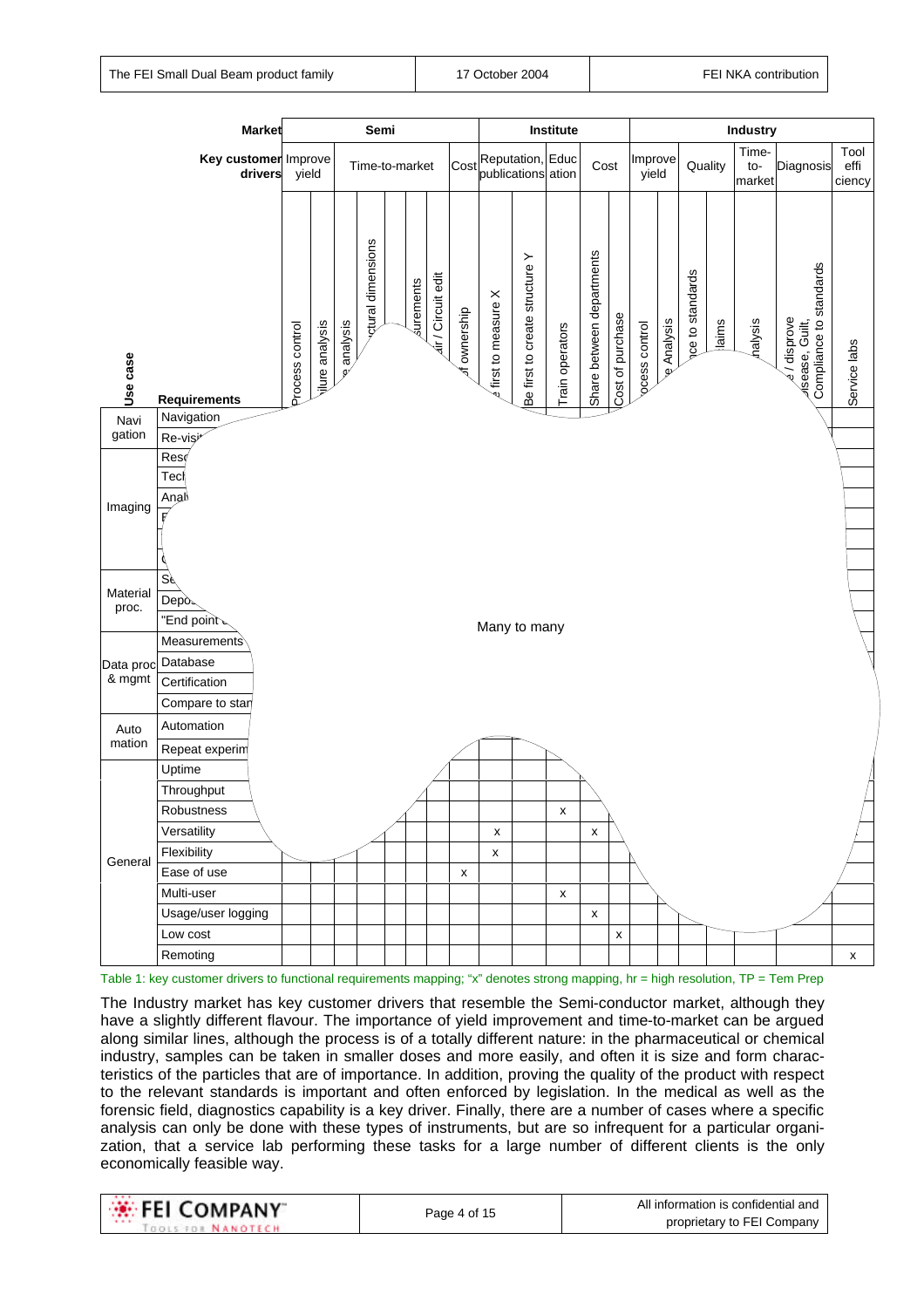| The FEI Small Dual Beam product family | 17 October 2004 | <b>FEI NKA contribution</b> |
|----------------------------------------|-----------------|-----------------------------|
|                                        |                 |                             |

# *3.2 Derived Application Drivers*

From the key customer drivers, the more specific application drivers can be derived. Yield improvement calls for the ability to monitor and control the processes in the production line and the ability to analyze the failures that may occur in the individual process steps. Time-to-market also translates to failure analysis, and in the case of the Semi-conductor market also calls for two- and three-dimensional characterization of the structures that are being built, and techniques to measure specific parameters such as doping profiles (in the transistors) and voltage profiles (how the electrical potential is distributed given a certain voltage on the test pins). An advanced application is circuit-edit and mask repair in the development labs, and although the SDB does have a (limited) number of facilities for this application, the circuit-edit and mask repair market is covered by a different business line in FEI. Cost, as discussed above, has a number of aspects that have a different weight in different markets, but this includes cost of ownership, cost of purchase and the ability to share the instrument between departments of the same organization or even between different organizations.

For the key driver of scientific reputation (primarily obtained through publications), the derived application driver is the ability to measure a certain feature or characteristic of the sample under investigation, and the ability to create a specific (nano) structure. Experimentation capability and rapid prototyping is key to these objectives. For education, the derived application driver is the ability to train operators. In order to prove the quality of a product, it is necessary to be able to show compliance to (industry) standards, and these collected and documented proofs provide ability to deal with liability and claims – both from customers and to suppliers. The key driver for diagnostic capability resembles the product quality driver in the ability to show compliance to standards, but in addition, depending on the field, translates to the ability to prove or disprove the presence of a disease, or guilt of a person in a crime case.

# *3.3 Functional requirements*

As mentioned before, the market size does not justify separate architectures per market and/or instrument type; instead we have chosen to develop a platform from which particular instruments can be configured. From technical viewpoint, this is even desirable. The mapping of the application drivers to the functional requirements has a many-to-many characteristic: one application driver maps onto multiple functional requirements, and many of the functional requirements serve multiple application drivers. In order to depict these relationships, Table 1 was composed, where an "x" on a crossing denotes a strong relationship between application driver and requirement. This does not imply that if there is not an "x" that there is no relationship, but to concentrate on the big picture these weaker relationships are not depicted. We will not describe all relationships in detail, as this would lead to a somewhat tedious list with quite some repetition, but rather touch on most of the resulting requirements to give a feel for what the instruments should be capable of.

For the purpose of process control, samples are taken out of a production line at strategic points in the process. These can be wafers (that need to be broken) or pharmaceutical or chemical samples. Usually, the things one is interested in are so small that sub-micron *resolution* is needed to image the structure of interest. With resulting magnifications this large, only a very small portion of the whole of the sample is visible, and therefore a first task is to find a relevant part in the sample. In the semi-conductor case, *navigation* to specific sites on the sample is needed, e.g. test structures with known characteristics. For other samples manual search for relevant structures usually is the quickest way. Once an interesting site is found, one needs to reproducible *measure* the size of certain features. (Interestingly enough, in the semi-conductor market one does not need *calibrated* measurements per se, as long as repeated measurements yield the same results. However, since we do need calibration for other purposes such when exact measurements are needed, we prefer to have our instruments calibrated.) As the measurements in a production line are performed over and over on different samples, *automation* of the measurement process is very desirable for operator benefit. Finally, *uptime*, *throughput* and *robustness* are some general requirements, without which the instruments will fail in all industrial environments.

Sometimes, the relevant information cannot be derived from a two-dimensional image of the surface, as it is buried below the surface (e.g. the width of a via in an IC device). For this purpose, it is needed to "drill" a (nano-scale) hole, which we call *sectioning*; a particular pattern is milled into the surface in order to be able to see the cross section of the material. This in itself reveals a basic design principle of the dual beam family: two beams are directed at the same spot at an angle (it so happens) of 52 degrees. One beam is for imaging (a scanning electron microscope or SEM) and one for milling (a focused ion beam or FIB). The spot is called the coincidence point and at that point the FIB can mill a hole in the sample or

| <b>EXECTED COMPANY</b><br>Page 5 of 15<br><b>LOOLS FOR NANOTECH-</b> | All information is confidential and<br>proprietary to FEI Company |
|----------------------------------------------------------------------|-------------------------------------------------------------------|
|----------------------------------------------------------------------|-------------------------------------------------------------------|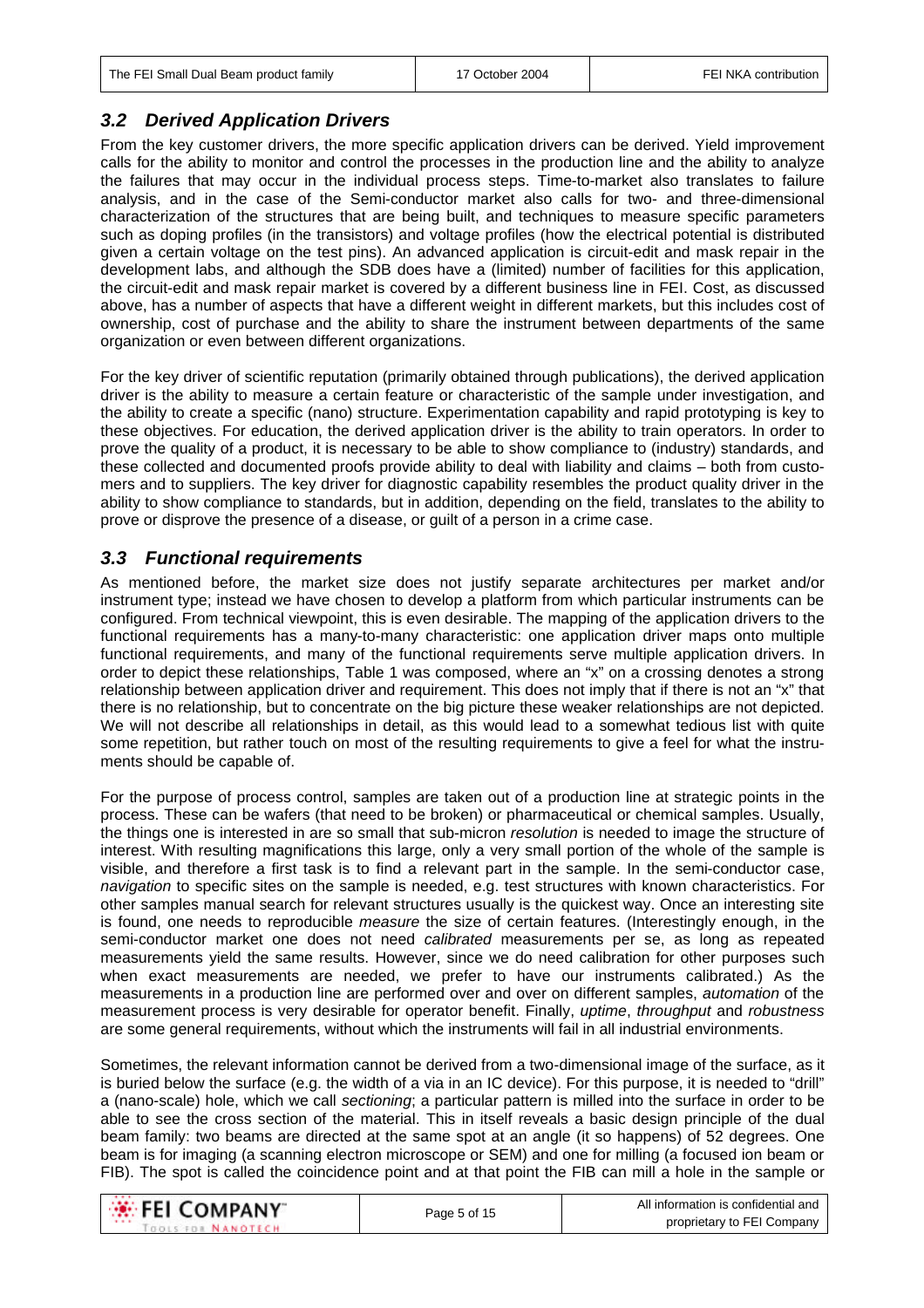sample, which directly can be inspected with the SEM from aside, without moving the stage. This latter point is important, as stage movements cannot be reproduced with accuracy in the order of nanometers. As can be seen in the table, the capability of sectioning is useful for a large number of applications.

It is noteworthy that the converse of sectioning, *deposition*, in which material is not removed but added in a very controlled manner to the sample, can be achieved with very similar techniques. Milling a hole is done with the ion-beam, where the landing place of the ions determines the location of the hole. This process is enhanced by added specific gasses by means of a gas injection system (GIS) near the landing place of the ions. Deposition can be achieved by controlling the electron beam similarly: by directing the e-beam at the desired location, and injecting a different gas nearby, the material is deposited at that location. This technique is useful, among others, in the research field of nano-technology.

In Industry failure analysis, as well as in academic research, various *techniques* are needed, or have been developed in order to obtain the relevant information out of the sample. Techniques may vary from sample preparation (coating, cryogenic) to illumination conditions (spot size, current) or detection conditions (detector choice, grid voltage, stage tilt angle). Also, *analysis* is an important requirement. Data can be obtained from a multitude of detector sources. Typical applications are Energy dispersive spectroscopy (EDS) for elemental characterization, Electron Back Scatter Diffraction (EBSD) for crystallography, and Scanning Transmission Electron Microscopy (STEM) on thinned slices of material for enhanced resolution. After acquiring the raw data, often some further processing is needed (e.g. averaging) to improve the signal to noise ratio and presentation of the data.

Raw data and processed data alike need to be made persistent through *database storage* for a multitude of purposes, not only legislation in case of pharmaceutical or medical application, but also convenience and the ability for data mining in other fields. *Certification* and *comparison with standards* are more specific requirements that may also need data or information obtained though other means or instruments.

Some final, more general requirements are *versatility*, the ability to apply the instrument for a multitude of tasks, *flexibility*, the ability to quickly switch from tasks or sub-tasks, and *ease of use*, the ability to drive the instrument efficiently and without the need for extensive training. These requirements apply more to markets where the instrument is a relatively expensive and possibly shared resource, and naturally, *cost* then also is an issue.

#### *3.4 Use cases*

A final note to Table 1 is that the functional requirements are organized according to the typical use case of the instrument. The typical workflow is as follows: one *loads* a sample, *navigates* to an interesting spot, *images* the site, *processes the material* if so desired, and *manages the data* that come out of this process. We call these step tasks. (As a currently still unavoidable task, *alignment* is also needed, but this is not a functional task, but rather a necessary preparation in order to ensure that one can rely on nanometer accuracy of the results.) The tasks can be automated, or performed manually, but the bulk of the usage complies with this workflow. In fact, in the development of the instrument family, one can distinguish the incremental approach of first achieving the basics (manual operation) and then automating these tasks step by step. One can imagine that automating these tasks is only possibly if the basis is robust and reliable and that the solution will have high software content.

The workflow is so typical for the instrument usage, that these concepts return in the operation of the instrument (e.g., how the UI is configured) and in how the instrument is designed from control and software point of view. The workflow, therefore, will also guide the presentation of how the family of SDB instruments is designed and realized.

|  | <b>WE FEI COMPANY</b> |
|--|-----------------------|
|  |                       |
|  | Tonic the NAMOTECH    |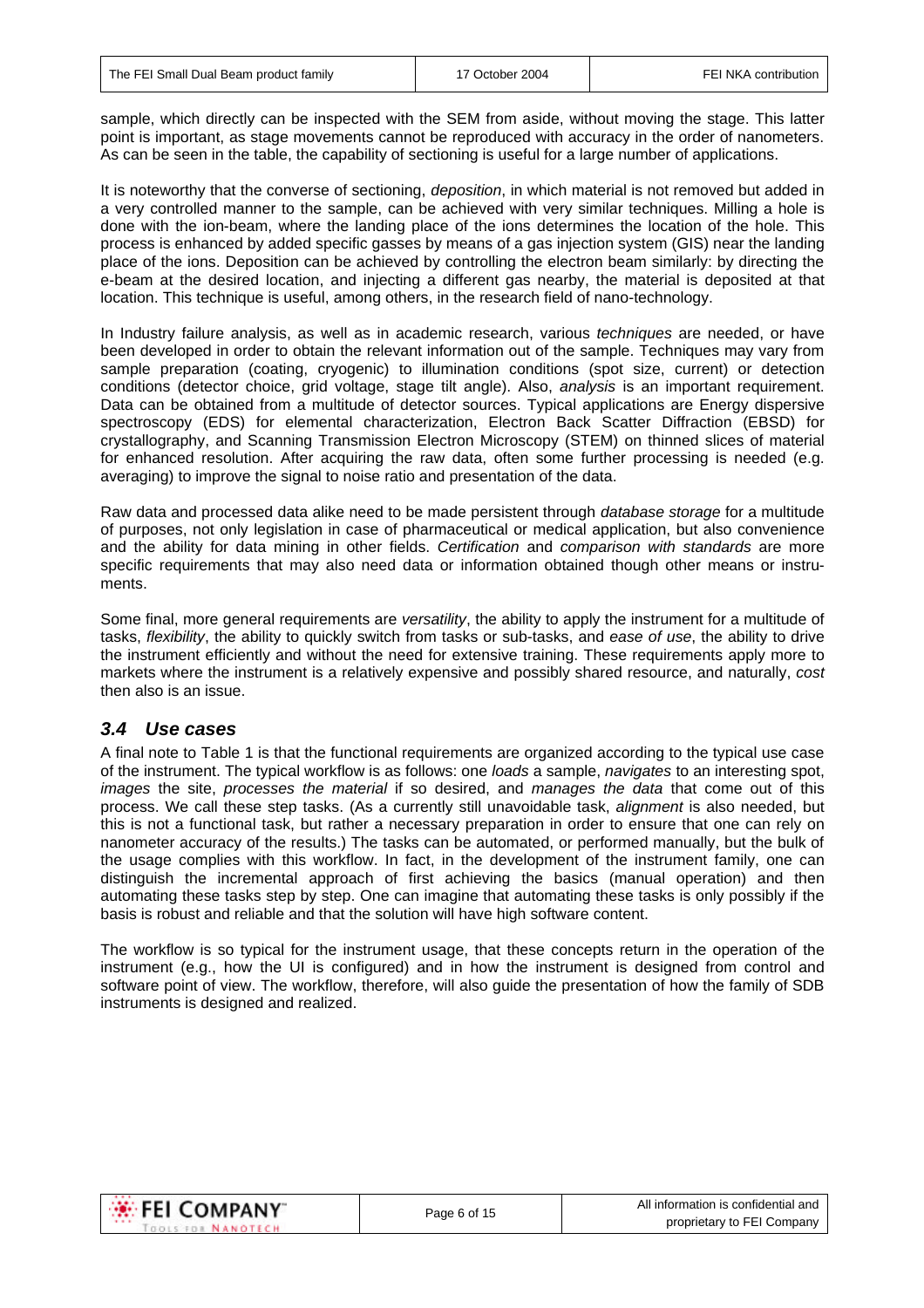# **4 Internal view**

The product requirements and the typical use cases have driven the construction architecture of the product family. In this section, the architecture is described from several points of view. We will concentrate on the longer-lived conceptual aspects, and touch on specific realization aspects when appropriate.

The architecture and the underlying concepts have not been developed from scratch. A number of the software concepts have been developed during the development of a product line in a different business line: the TEM product family (called Tecnai) that was released in 1998. A significant number of concepts from the Tecnai have been generalized in a SEM (thus, a single beam), which is the basis for the current SDB platform with respect to software and electronics. This product, called Quanta, was released in 2001. On the other hand, the predecessor of the small dual beam had been developed at a different FEI site, Hillsboro (Oregon, USA), and the SDB family needed to provide continuity in functionality and user access to the functionality. Finally, the production modules come from different FEI sites, which is driven by where the expertise resides and which site needed a particular module first. For example, the GIS and ion column comes from Hillsboro, while the software and the electronics for the ion column come from Peabody (Massachusetts, USA), and the vacuum solution and high voltage generation comes from Brno (Czech republic). These "super modules" as we call them need to be merged with the supply chain that is set up locally and the software needs to be integrated into the rest of the software. In this manner, we have been able to release Nova Nanolab and Quanta 3D in 2003, followed by Strata in 2004.

### *4.1 System decomposition*

The architectural decomposition of the small dual beam family is organized along several axes in the hierarchy of the system, which is represented in Figure 1. There is no single view to decompose the system in functional blocks for the entire architecture. The system can be subdivided in a couple of layers that needs to be decomposed very carefully to obtain a manageable system. For each layer we apply different criteria to find the optimal decomposition.

- **Applications.** Applications are the system functionality as exposed to the user. They involve the organization and control of specific tasks that need to be performed with the system. There is a welldefined interface to the system that is shared by all applications, which we call the Object Model. Examples of applications are "CadNav", "Slice and View", "Tem Sample Prep", or the generalpurpose user interface. The decomposition criteria are:
	- Multi-site development: application development is time-intensive, time-to market.
	- Configurability: different customers may have differing needs.
	- Stand-alone: there are minimal dependencies between applications.
- **Tasks**. System tasks are the generic functions of the system common to all applications. It can be compared to a high degree with the functionality of a general optical light microscope where minimal automation is applied. These are the typical use cases referred to in the previous section: Loading/unloading of samples, navigation (across the sample), imaging (Focusing, adjusting contrast and brightness), material processing (modification of the sample), and data management (analysis and data storage). Typical characteristics that influence the decomposition are:
	- System functionality breakdown: provide well-defined behaviour to the application layer.
	- Commonality within the family: generics are captured in "engines", specifics in rule sets.
	- Minimal but complete interfaces to application layer: external invocation must be well defined.
	- Full-fledged but clear interfaces to control layer: to maximize internal software efficiency.
- **Control**. The control architecture is responsible for the translation of high-level task commands to the low level settings of the hardware of the machine. Decomposition criteria are based on technology choices and the mapping of single high-level commands to multiple settings in the hardware. Responsive, glitch-free control is necessary. General characteristics are:
	- Abstraction to generic behavior: capture module specific behaviour in the module with sufficient specifics to allow extensive high level test alignments and diagnosis.
	- Function oriented: The modules are knowledge intensive and dedicated developments in a specific domain: vacuum technology, motion, high voltage design, data acquisition/processing and electron-optical technology.
	- Reusability: The modules need to be reusable in future products and different business lines.

| <b>WE FEI COMPANY</b>     | Page 7 of 15 | All information is confidential and |
|---------------------------|--------------|-------------------------------------|
| <b>TOOLS FOR NANOTECH</b> |              | proprietary to FEI Company          |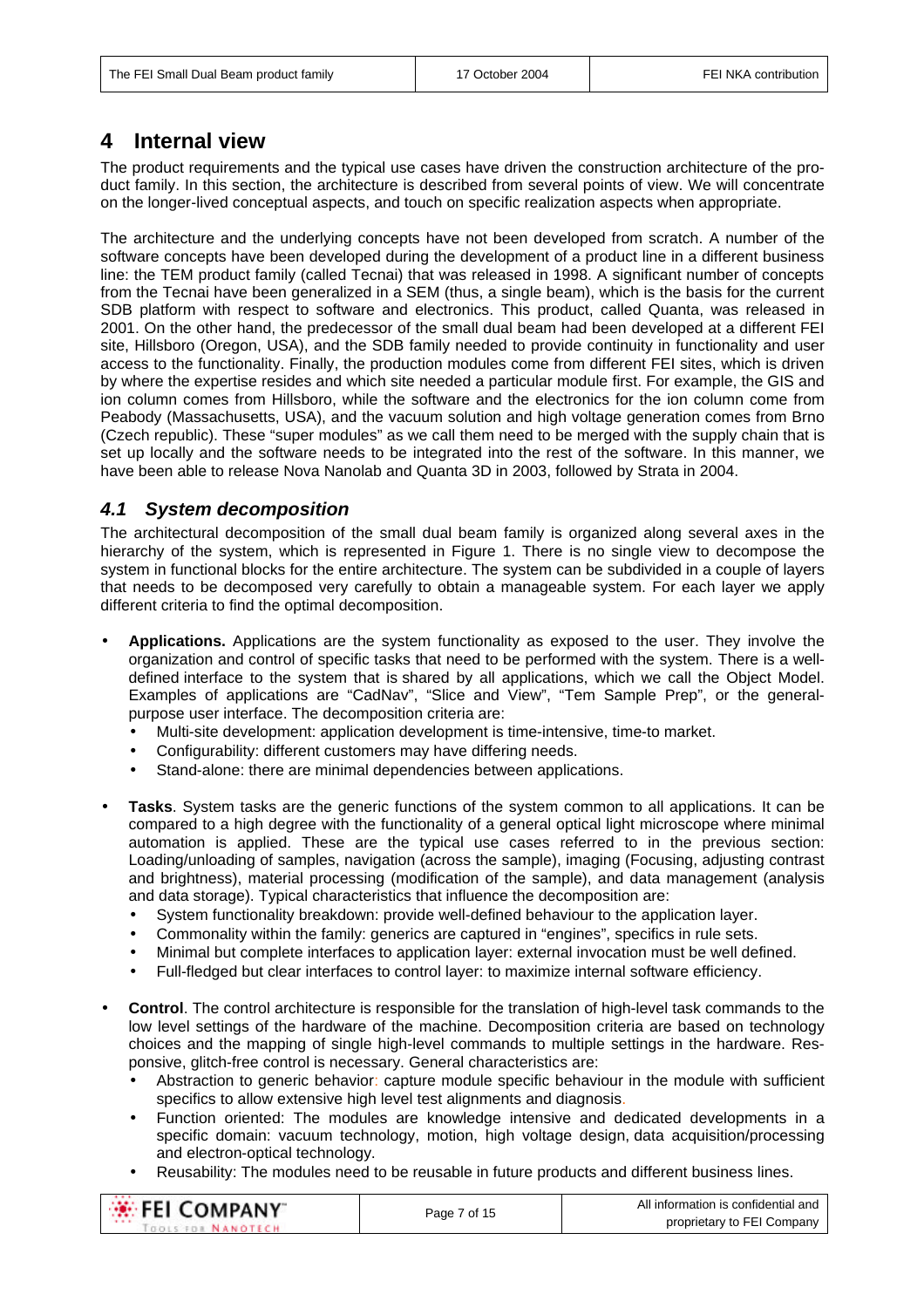- Multi-site development: expertise on different modules resides at different sites.
- Hardware abstraction: exchange of hardware (new technologies, supplier changes) should have minimal impact on generic module behaviour.



**SEM / SDB conceptual view**

Figure 1: the SDB family system decomposition and interrelationships on the different levels of abstraction.

- **Manufacturing**. From a production perspective it is efficient to divide the system in a number of stand-alone hardware modules that can be manufactured independently of each other. The major modules are: the columns, the vacuum chamber, the electronic console, power supplies, etc. The decomposition criteria are:
	- Stand-alone units the units are assembled at the supplier site and should be able to be operated with minimal infrastructure.
	- Production sites: Second sources of the units should be possible.
	- Supplier capabilities: alignment with the (mechanical or electronic) core competences of the supplier, definition of mono- or multidisciplinary modules.
	- Testability: Supplier must be able to test the unit. Quality must be ensured.

From software realization point of view, the upper three layers run on a PC, although user interface aspects of the applications layer may also run remotely on a second PC. The rationale for this was development efficiency, which translates in time-to-market for our products. The software runs on the Windows NT operating system (with its upgrades to Windows 2000 & XP) and is written in  $C^{++}$ . The COM interfacing technique, being readily available on the Windows platforms, has been chosen for communication between the software modules (which therefore become implemented as "COM objects").

| <b>EXECTED COMPANY</b>           | Page 8 of 15 | All information is confidential and |
|----------------------------------|--------------|-------------------------------------|
| <b><i>LOOLS FOR NANOTECH</i></b> |              | proprietary to FEI Company          |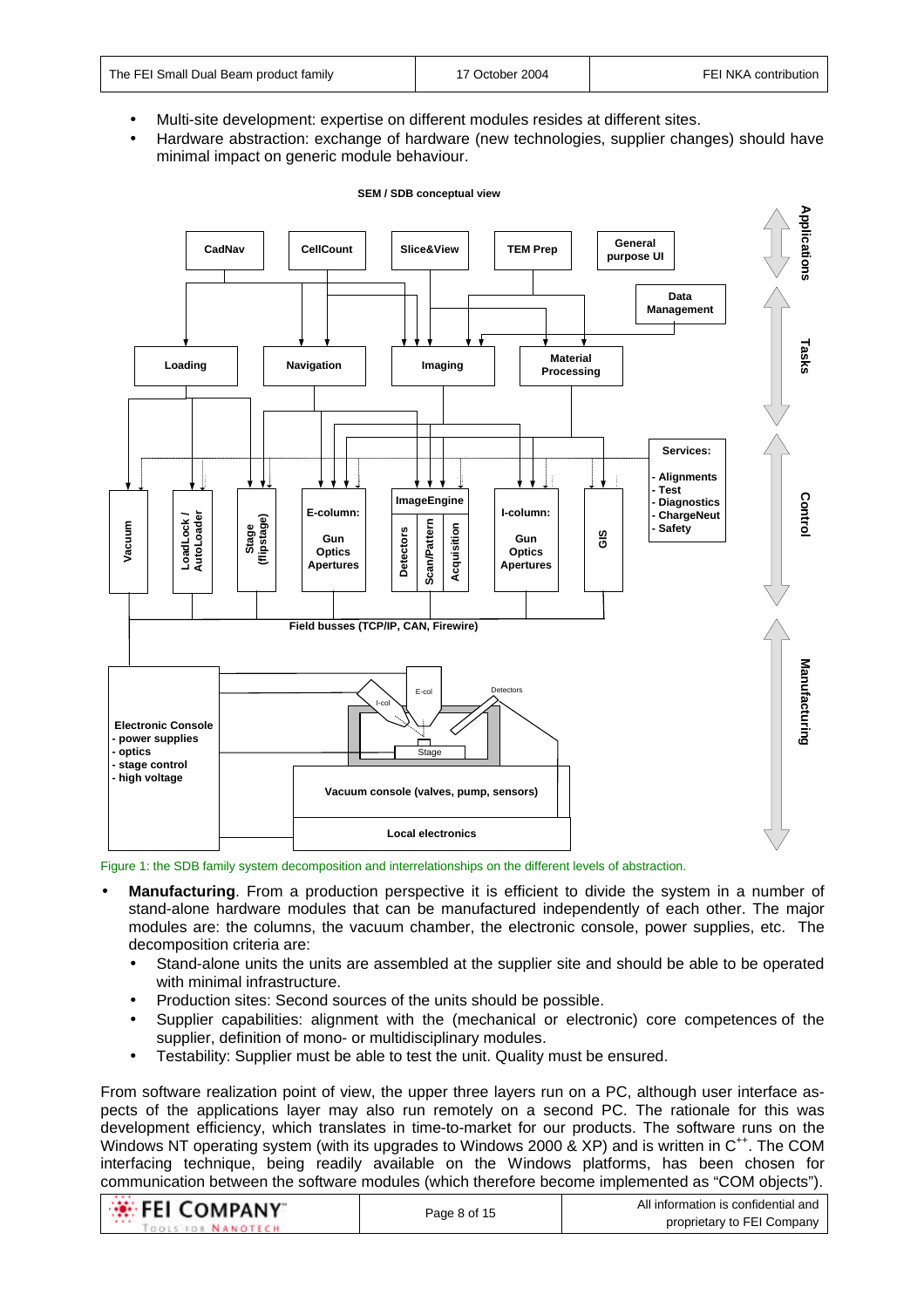# *4.2 User interface*

In Figure 2, a screenshot of the Nova user interface is shown, and although the user interface of the other instruments in the SDB family will differ in subtle aspects, they all follow the general layout.



Figure 2: Graphical layout of the SDB user interface

The majority of the screen is reserved for four images (or other data) in what we call quads. The image size fixed in order to prevent cluttering of the UI, but the user can choose to enlarge any of the quads to full size, then filling the 1024 by 1024 pixels in the image area. Below an image, a Databar shows the conditions at which the image was obtained. Interaction with the microscope is primarily done through "direct manipulation" of the images; by means of keystrokes and mouse actions on the image, commands are issued to the instrument. Above the image, there is a menu- and toolbar that provides alternative and graphically oriented control. The toolbar provides access to the most frequently needed commands; the menu bar provides a move complete palette, and also offers entry to preferences or log info dialogues. These dialogues are designed to fall exactly over one of the quads. Some interaction, however, is more complex than a single button press, and for this reason the room right of the image area is available. This area is reserved for what we call the control pages, and the icons directly above this area (rightmost in the toolbar) can be used to select a page. These pages are organized according to the *tasks* that were identified above, be it (to the user) under slightly different names. They are not, however, organized according the task flow in time, but according to "time most spent", so therefore the default and opening page is the page for obtaining and perfecting the image.

In Figure 3, the functionality that is exposed by the user interface is organized according to the tasks on one axis, and user interface interaction components on the other.

| <b>EXECTED COMPANY</b> | Page 9 of 15 | All information is confidential and |
|------------------------|--------------|-------------------------------------|
| TOOLS TOR NANOTECH.    |              | proprietary to FEI Company          |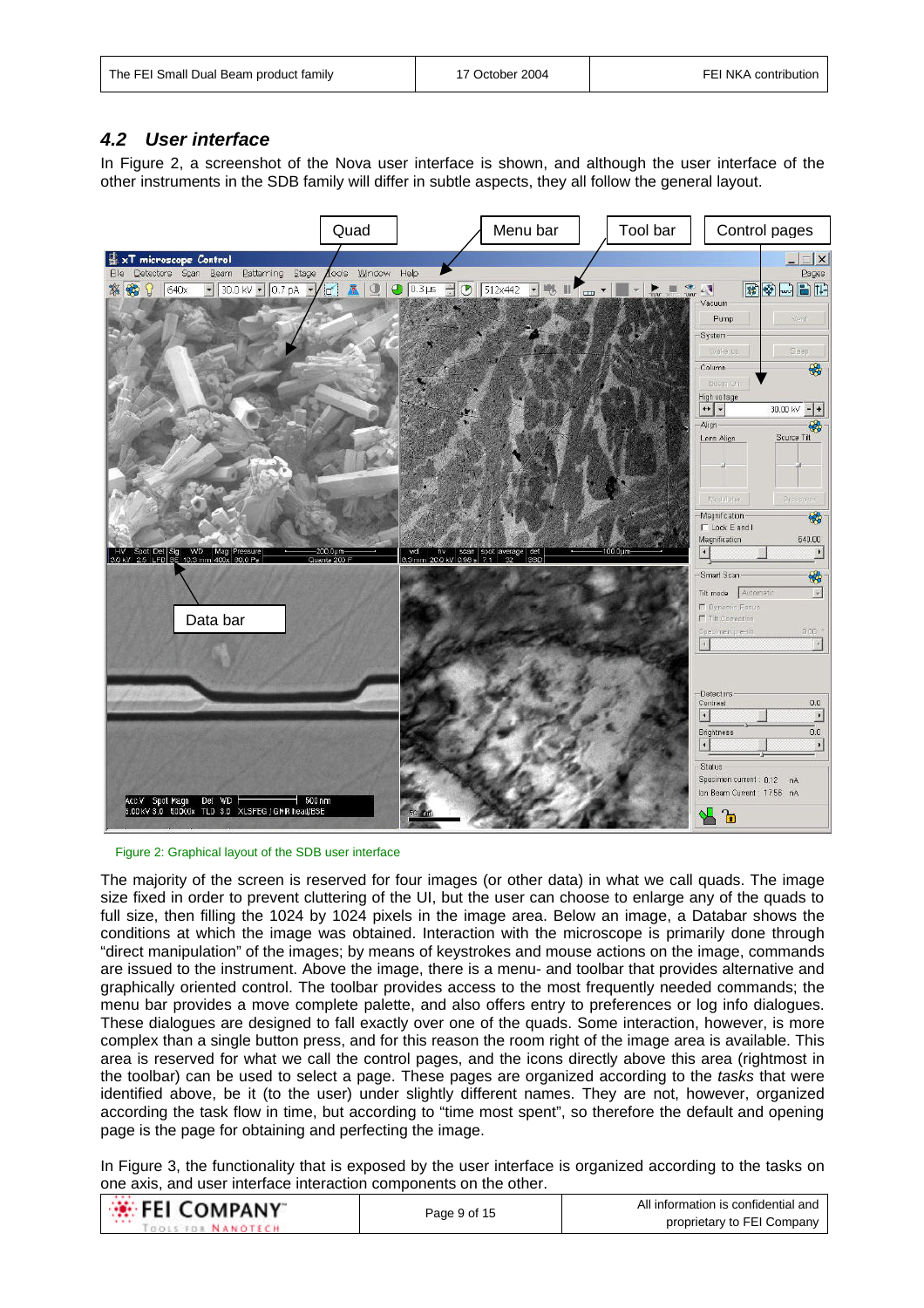

Figure 3: Functions offered through the user interface, arranged according to task and control means

Image display is realized by a layering host, which hosts layers of various natures. Typically, the image is the first (or bottom layer), on top of which (usually mostly transparent) layers are displayed. For the navigation task, there is a layer for stage control: it displays compucentric rotation, and mouse interaction is captured for moving the stage. For the imaging task, apart from of course the image layer, a focus and stigmation layer is present, which enables the user to obtain a sharp and stigmation-free image. (Stigmation means that the probe is ellipsoid rather than circular, which shows up in the image as a smear in a particular direction.) For the task of material processing, the pattern layer enables the user to define where a mill pattern should lie, and provides feedback on where exactly the individual mill points lie, how large the mill spot is and what the amount of overlap. The pattern characteristics need to be specified through a control panel. Finally, for the data management task, a layer to perform measurements and add annotations is available.

For interaction with the instrument that cannot be performed solely on the image, a number of "control panel" items are available. Control panels are the reusable entities on the control pages; a panel can be present on more than one page (e.g. instrument status, which is not depicted above, is present one all pages), and a page is typically composed of multiple panels. An example of the default control page is shown in Figure 2, but it falls outside the scope of this document to discuss the panels in more detail.

The interaction that is most frequent is captured in (fixed) keyboard short cuts and toolbar buttons. The mappings are kept fixed to minimize confusion for the customers. In the figure, a particular function is accompanied by the key stoke on the left, and the toolbar icon on the right, if available. The horizontal position of the lists corresponds to the task with which the function is associated. Note that by far the majority of interaction is available for the navigation and imaging tasks. These are the tasks that occupy users for most of their time when finding a suitable site on the sample and setting the conditions for further processing exactly right. Other tasks may take more instrument time, such as milling extensive patterns, but these require little interaction and usually the user will let the instrument run unattended. For the same reason, the mouse buttons are also assigned to the navigation and imaging tasks, and the menu shows most entries in these areas.

| <b>EXECTED COMPANY</b>            | Page 10 of 15 | All information is confidential and |
|-----------------------------------|---------------|-------------------------------------|
| <b><i>Contractor NANOTICH</i></b> |               | proprietary to FEI Company          |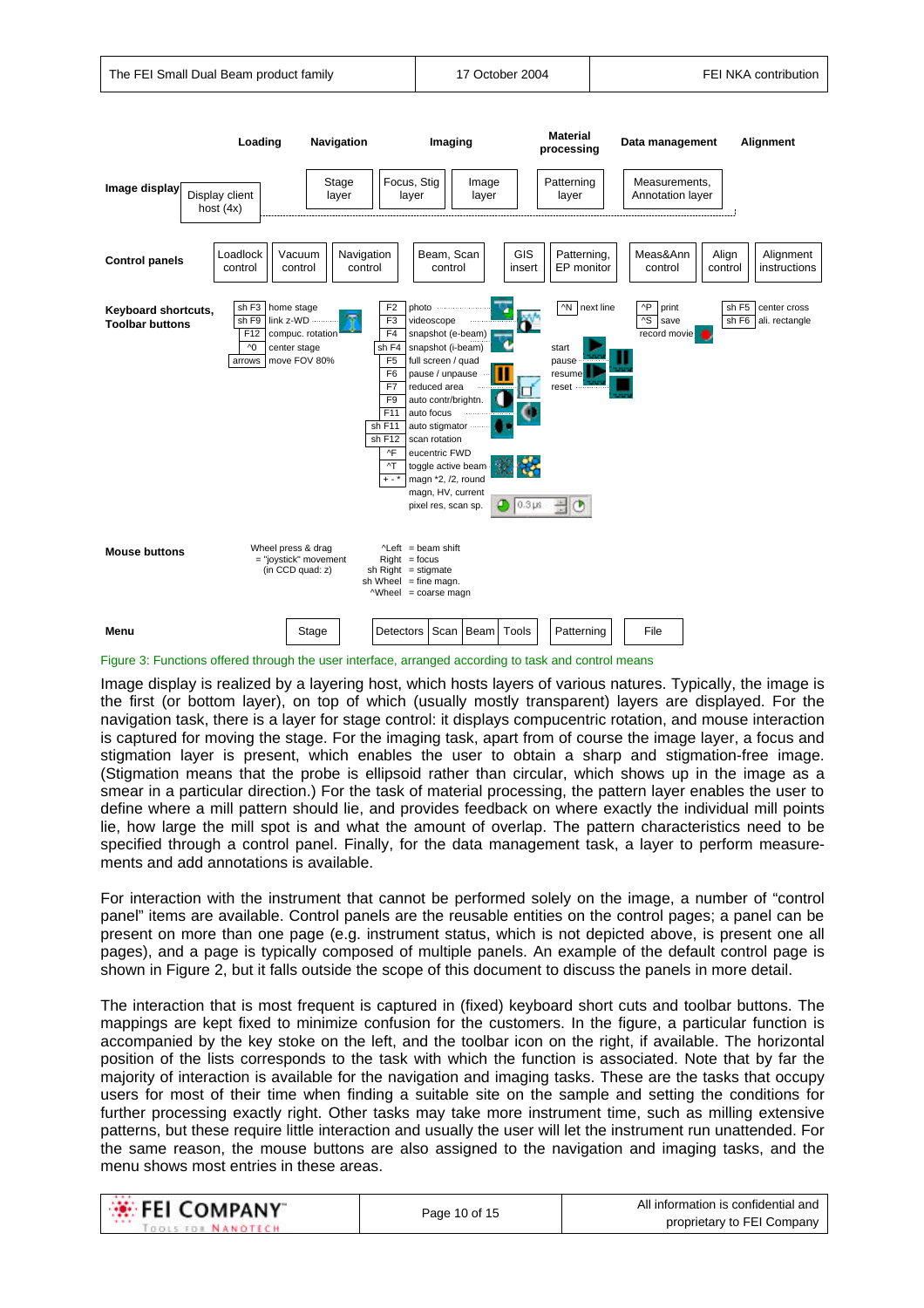| The FEI Small Dual Beam product family | 17 October 2004 | FEI NKA contribution |
|----------------------------------------|-----------------|----------------------|
|----------------------------------------|-----------------|----------------------|

# *4.3 Execution model*

The execution model of the SDB software is depicted in Figure 4. It shows the processes that are active on the control PC when the system is operational.



Figure 4: Execution model of the SDB software, in as far as this runs on the PC.

In this figure, all software that is running on the control PC is shown, which corresponds with the application-, task- and control layers of Figure 1. Every outer rectangle represents a process and layering denotes dependence. The instrument server holds the tasks- and control layers and is a Windows NT service (comparable to Unix daemons) that is automatically started at startup of the PC. The instrument server is a stand-alone entity and therefore the hardware is controlled and monitored as soon as the PC is operational.

Above the instrument server, an application server (also a service) is present, which started automatically with a dependence on the instrument server. The application server holds the parts of application layer that are not associated with graphical user interface display or control. Typically, application specific modeling is captured here, for instance the presentation choice that the user interface holds four quads, and that every quads can hold (and remember) the last acquired image of any beam, i.e. the electron-, ion- or "photon" beam. (The latter "beam" is a CCD image of the interior of the chamber, that one typically uses during manual operation in order to prevent the stage to hit the final lens of the columns.)

On top of the two servers, the general-purpose user interface runs, which is a regular application (in the Windows NT sense). The UI is started and stopped by the user at desire. It does not hold any state (other

| <b>EXPLEMENT COMPANY</b>         | Page 11 of 15 | All information is confidential and |
|----------------------------------|---------------|-------------------------------------|
| <b><i>LOOLS FOR NANOTECH</i></b> |               | proprietary to FEI Company          |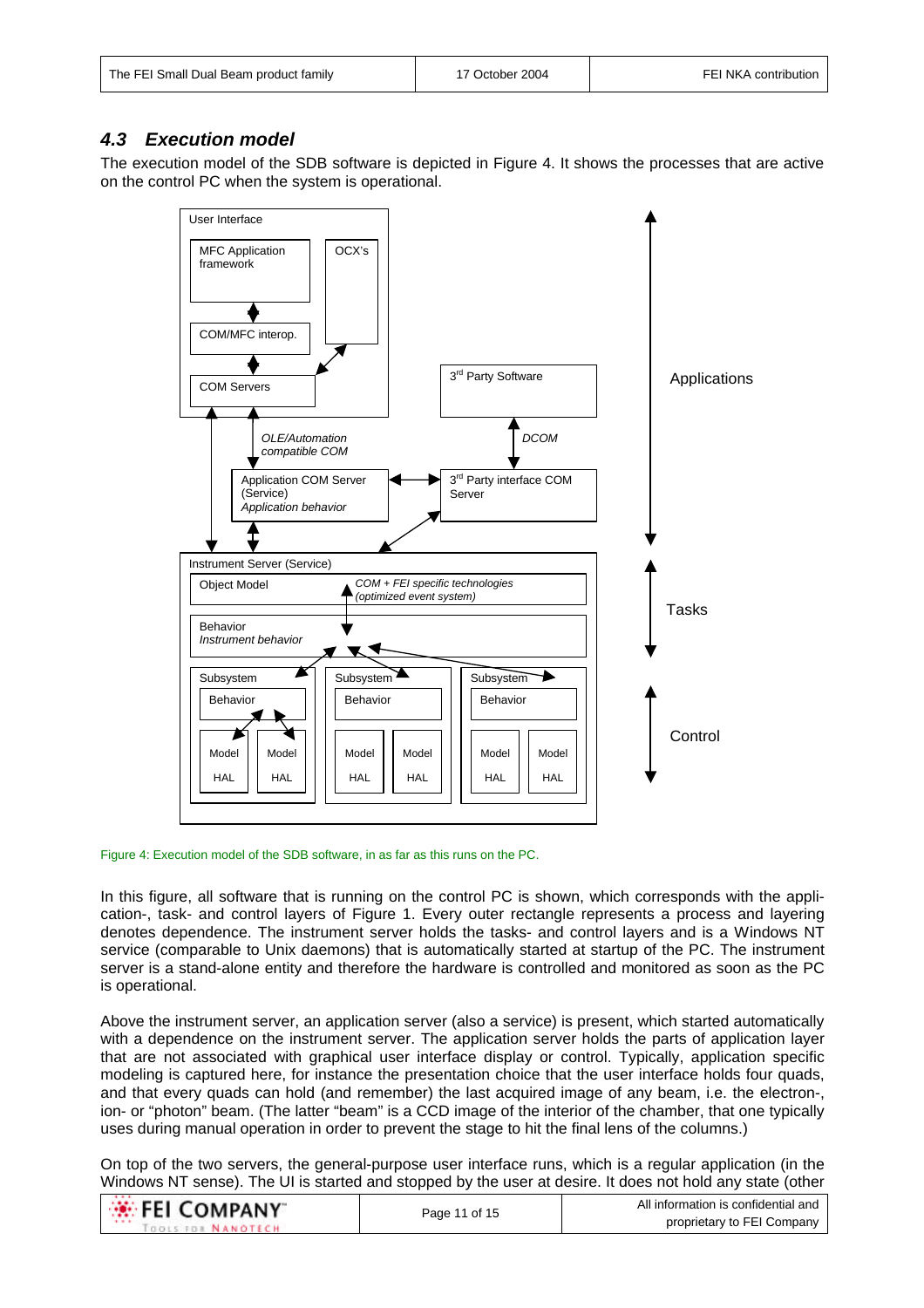| The FEI Small Dual Beam product family |  |  |
|----------------------------------------|--|--|
|                                        |  |  |

that user preferences which are persisted) and can run remotely. These three processes form the basic software of a small dual beam. Applications can run as stand-alone processes or can be integrated (through the OCX-es, which is a COM object that in addition has a graphical user interface, which is to be placed on the screen by the hosting application) in the user interface. It depends on the application whether this is desirable – some applications do not need the user interface, others do – and sometimes integration has not (yet) happened due to the fact that the application has been developed at another site. Third party software can also interface with the SDB software, but it falls outside the scope of this document to describe this in detail.

A number of tasks are dealt with by embedded processors in the hardware (not shown in the figure) to hold critical machine state and instrument safety, for instance to preserve vacuum when the PC is restarted, or more in general, for "hot-connectivity". A design choice, however, has been to implement as much functionality in the PC, at least initially. As aforementioned, the rationale for this choice was to optimize development speed, as developing on a PC, which is both the development platform and the target operational platform, is more efficient than on embedded platforms. Debugability is better, and also simulation capabilities are larger (see below), which makes a high degree of stand-alone testing possible. However, once a certain portion of functionality has matured and would enhance hot-connectivity if it were to be moved down, this is typically done in one of the major software upgrades (as was the case with vacuum persistence).

The inner rectangles in the figure denote (aggregated) components that have a functional *raison d'être*. They are realized as COM components that are instantiated in a controlled manner. At the lowest level a HAL layer abstracts the hardware devices. In general, this takes the form of individual devices, which are grouped according to the printed circuit board (PCB) on which they are realized, which are grouped according to field bus. The (object oriented) software is a mirror of the hardware, and we implemented the simulation mode by having a call on the hardware "bounce" at the level of the field bus back to the software representation of the device, which then simulates a successful call. In this way, the fully configured software is the same for simulation and actual control, which means that successful simulation provides a reasonable level of confidence that the actual control will also run correctly. Simulated runs can, of course, be done directly on the PC, without the necessity to download the software to a test environment or the real instrument, and that, of course, enhances development speed and test coverage.

The modules on the so called model layer provide a mapping of meaningful user functions to coordinated control of individual actuators, e.g. the Vacuum Model translates the states of individual pumps, valves and pressures into system level vacuum states (vented, pumping, high vacuum, low vacuum), and the Optics Model translates desired shift or tilt of the beam into individual DAC settings. Often some modeling is done at this layer, for which reason it is called the Model layer. Also, the Model layer serves as a "glue layer" between the task-oriented behaviour layer, and the construction-oriented hardware, which enables more independent development at either end. On top of the Model layer are the Behaviour layers, which we separated into two conceptual layers; one for behaviour within a function (e.g. detector switching and image acquisition for coordinated imaging), and one for behaviour over the whole instrument, often including two or three subsystems. On top of that, finally, is the Object Model, which provides programmatic access to the instrument server from the outside. There is no processing (of calls from outside) in the Object Model; the value lies in providing a clear and hierarchical interface structure to access the instrument functionality from the outside.

### *4.4 Software internals*

The inside of the inner rectangles contains, as may be expected, further granularity, and the interconnections between the modules are, in reality, more complex than the conceptual design depicts. To get a flavour of the realization of the instrument server, Figure 5 depicts the software modules, the bricks as we call them, with their interconnections. Internally, the bricks themselves show further granularity, but there it stops. The bricks contain graphs of interconnected elements, where an element is an instance (in the object oriented sense) of a brick-specific class. The creation and connectivity of the elements within a brick is specified in (a set of) configuration files, and in this way huge configuration variability can be dealt with.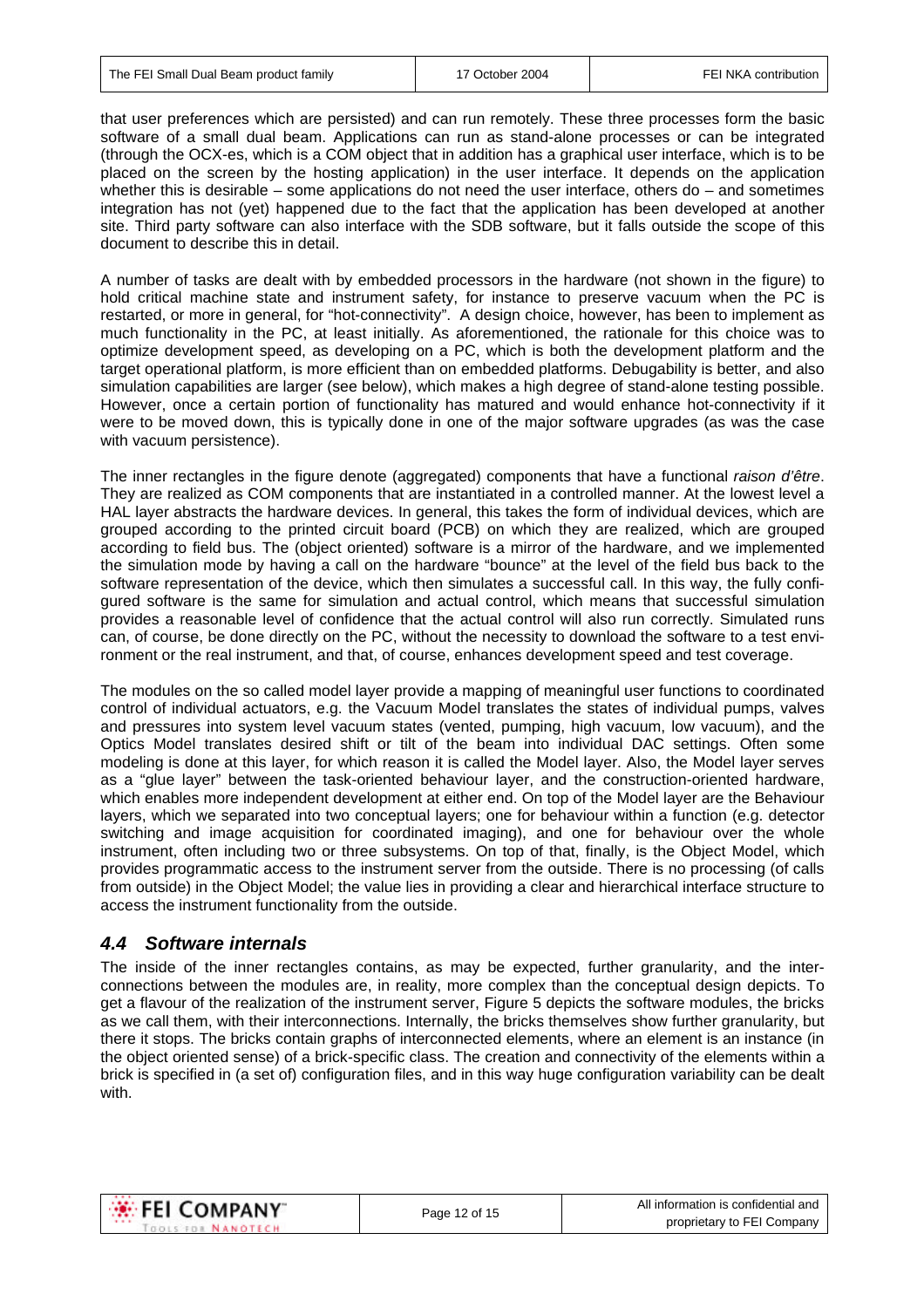



#### Figure 5: Brick decomposition of the instrument server software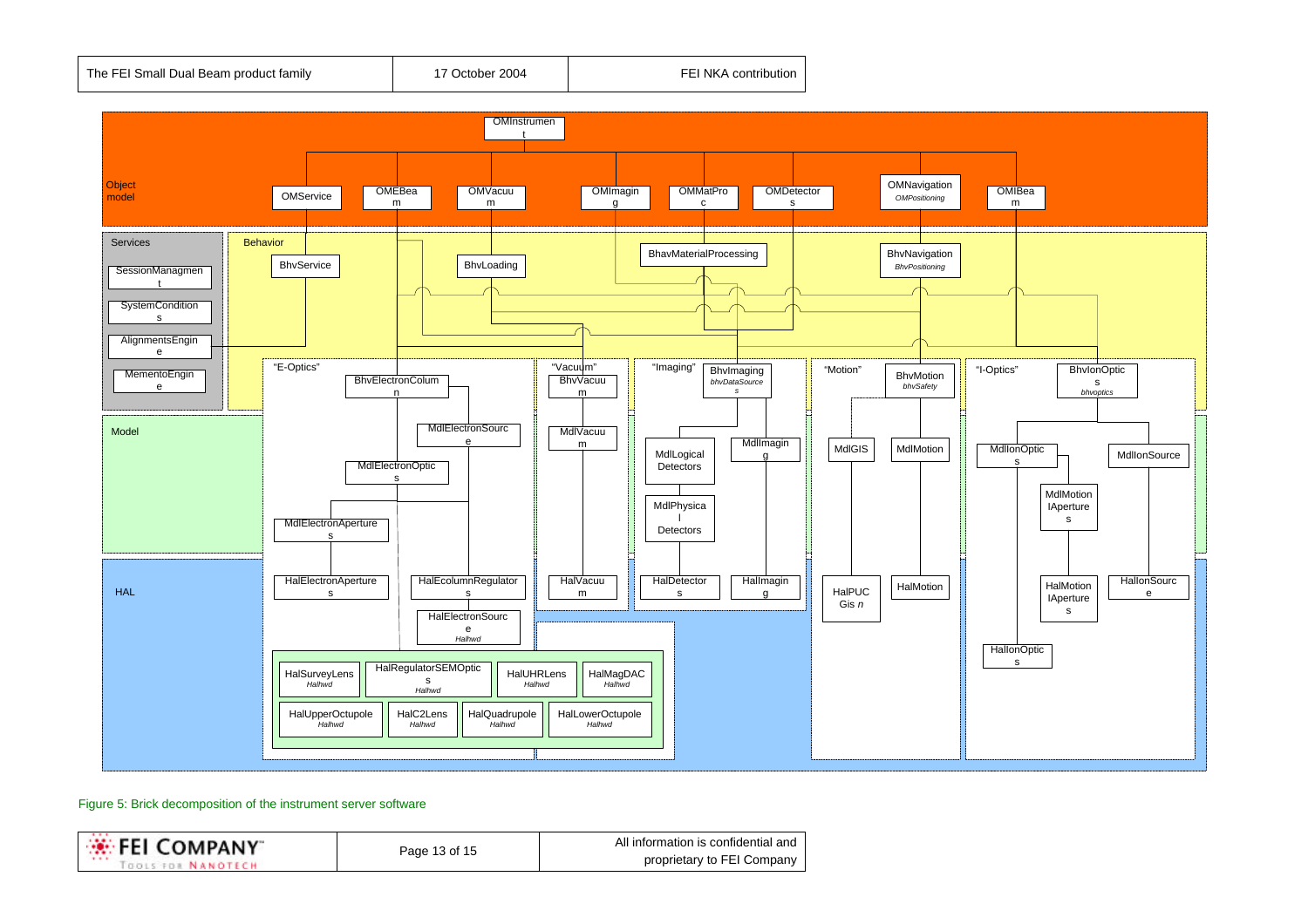The bricks represent a unit of modularity but also a unit of deployment: their size is usually between 0.5 and 2 man-years of effort (including documentation), which means that individual developers can be made primarily responsible for the development of an individual brick. The bricks are in-process COM servers and are brought to life in an orchestrated manner that we call life cycle control. Rather than hierarchic top-down creation, the bricks, and the elements with them, are first *created*, then *connected*, and then *started* and *initialized*. In the creation phase, all (static) objects in the system are instantiated, so that in the connection phase all objects can seek others that they need to contact for proper operation. The connectivity is specified in a configuration file per brick (with often configuration amendments for options or different instrument configurations), and the configuration files are treated as regular source code in the aspect that they, as any other source file, are subject to configuration management. Thus, in the connection phase all sought for objects must be present; absence of an object indicates a configuration error. Objects can seek objects with their own brick, or seek interfaces to objects in other bricks. In the start phase, the bricks start their internal threads, if any. Not all bricks have internal threads, but all bricks must fulfill the requirement to be thread-safe on their own. After the start phase, information can flow from one brick to another (always embodied by elements at either side) and in the initialization phase synchronization of the internal system state takes place. Shutting down the instrument server happens in a reversed fashion: *de-initialization* (used for safety precautions and persistence), *stopping* of threads, *disconnecting* the elements (releasing resources in general) and their *destruction*.

The power of this orchestrated life cycle control is that it is extremely flexible and capable with dealing with a tremendous amount of internal interconnections. If interconnections or dependencies change over time (a typically case during regular development), one only needs to change the configuration files. This saves development time, but also enables easy specification of the particular configurations we have to support. It also enables the possibility to specify mutual or semi-circular dependencies (element X of brick A calls element Y of brick B which calls element Z of brick A), which is perhaps not elegant from a neat architectural separation design philosophy, but might implement actual needs quite efficiently. If applied restrictedly and with discipline, we find it fulfills our needs quite satisfactorily.

In order to be able to inspect the internal state of the system, we have decided to integrally include what we call inspection dialogues in our software. Every element that has an operational function has an associated inspection dialogue that can be invoked externally. The inspection dialogue provides actual information on the object, and often also provides means to manipulate the state of the object. One can imagine, with many such objects in a system it quickly becomes a difficult task to find the relevant object, and therefore, on brick aggregation level, most bricks provide an inspection dialogue to inspect the internal object structure and be able to select an element's inspection dialogue. Other bricks provide the possibility to inspect and manipulate higher-level concepts. We are currently working on having the instrument server publish its internal brick structure. The inspection dialogues are shipped integrally with the released software, which provides knowledgeable software and service engineers with means to diagnose virtually any problem in the field without the need for a debugger. The advantage of integrated inspection dialogues over external test tools is that in (our) practice it is much more feasible to keep the inspection dialogue up-to-date (software does not compile if they are not) than the external test tools (which are compiled separately). Disadvantage is that remote inspection is more cumbersome, but as many of our customer will not allow for the instrumentation to be accessible through the Internet or otherwise remotely anyway this disadvantage is not felt very hard in practice.

### *4.5 Review of the product requirements*

If we review the product requirements in Table 1, one can say that the functional requirements corresponding to the five basic tasks (loading, navigation, imaging, material processing and data management) are mostly directly implemented in the instrument server, distributed over the control layer and the tasks layer of Figure 3. The automation requirements often directly translate to a specific application. Securing these requirements was relatively easy as they are directly functional, which amounts to identifying them, communicating them to the developer community and testing them. The general requirements, like uptime, throughput, robustness, versatility and flexibility are less trivial, as they are, or border on, nonfunctional requirements, and can only be achieved if the whole of the instrument complies. It is also less clear how these requirements should translate into individual developments, and they will suffer most from time-to-market pressure. The realization of these requirements, therefore, benefits most from an architect's attention in the early integration and testing phases. We have addressed these issues by indeed keeping an eye on them, but in all fairness we must say that we have not monitored them in a structured manner by collecting quantitative measures at regular intervals, nor have we augmented the release criteria with minimum levels for these numbers. We are considering doing this in future projects.

| <b>EXECTED COMPANY</b>           | Page 14 of 15 | All information is confidential and |
|----------------------------------|---------------|-------------------------------------|
| <b><i>EGOLS FOR NANOTECH</i></b> |               | proprietary to FEI Company          |